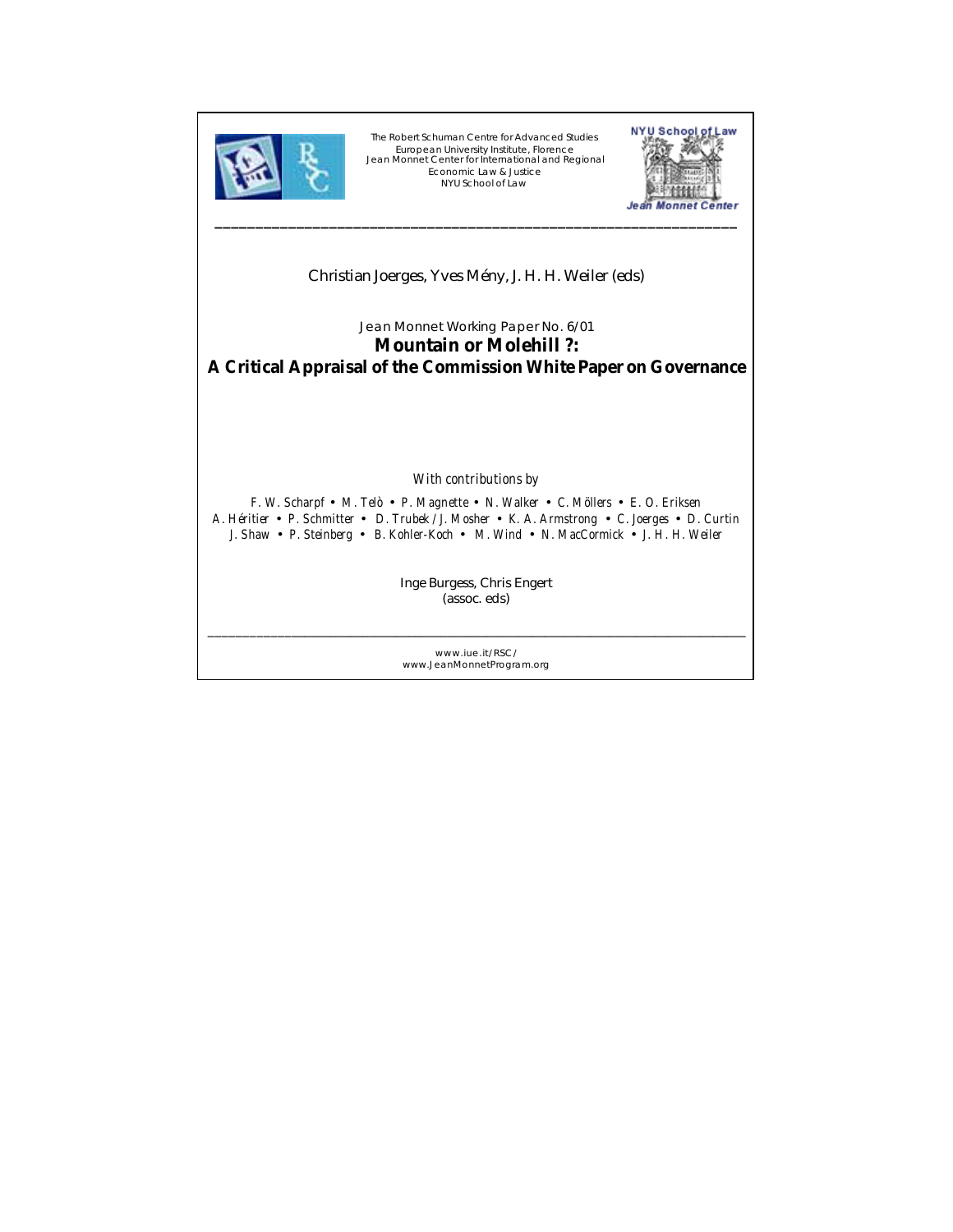**Editors** Christian Joerges Yves Mény J. H. H. Weiler Assoc. eds. Inge Burgess, Chris Engert

# *Mountain or Molehill? A critical appraisal of the Commission White Paper on Governance*

Robert Schuman Centre for Advanced Studies **EUROPEAN UNIVERSITY INSTITUTE, FLORENCE**

The Jean Monnet Program **HARVARD LAW SCHOOL AND NYU SCHOOL OF LAW.**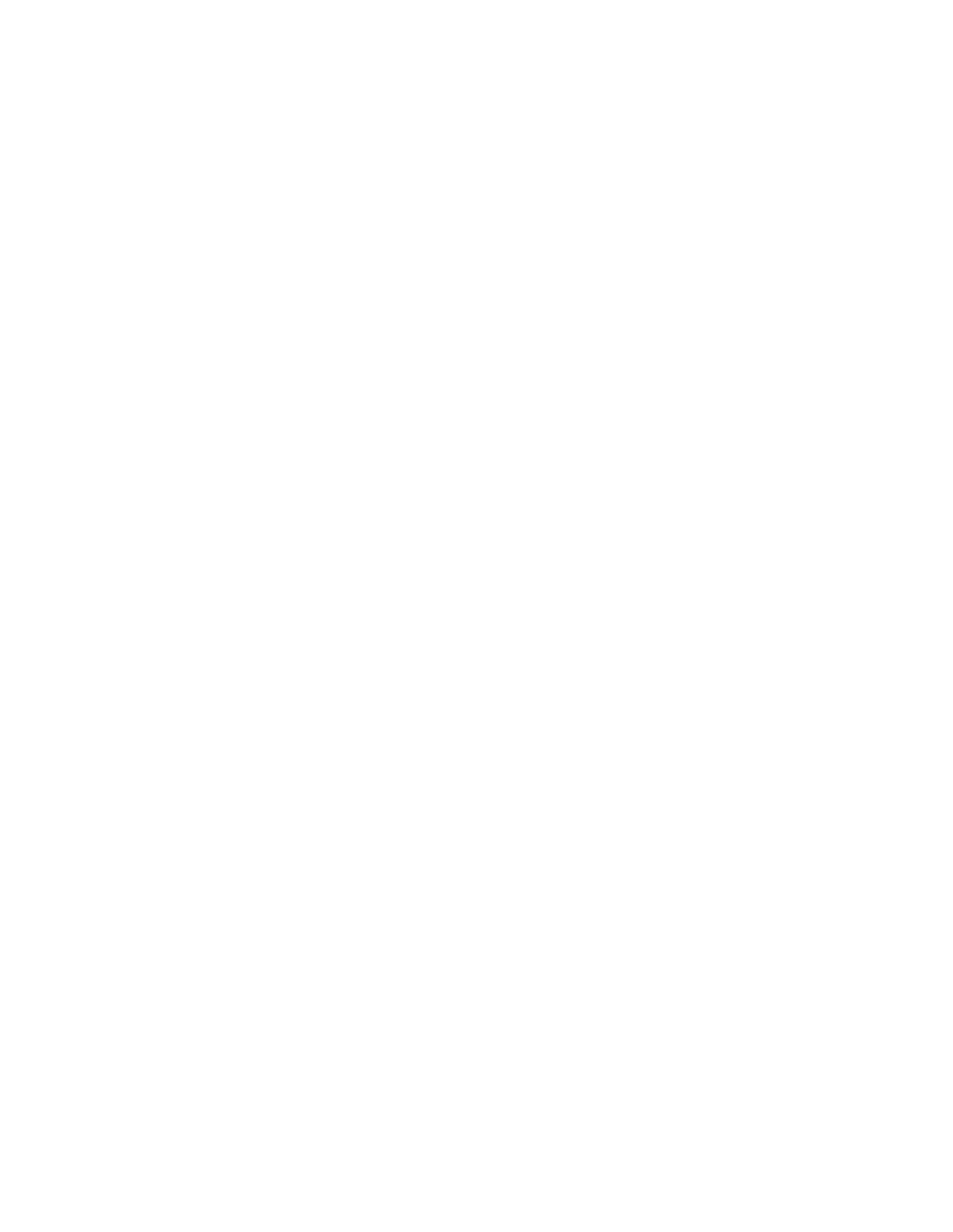## **Websites:**

The contributions in this volume may also be found at:

http://www.iue.it/RSC/Governance

and

http://www.jeanmonnetprogram.org/papers/01/010601.html

All rights reserved.

No part of this publication may be reproduced in any form without the permission of the authors.

© Remains with the individual authors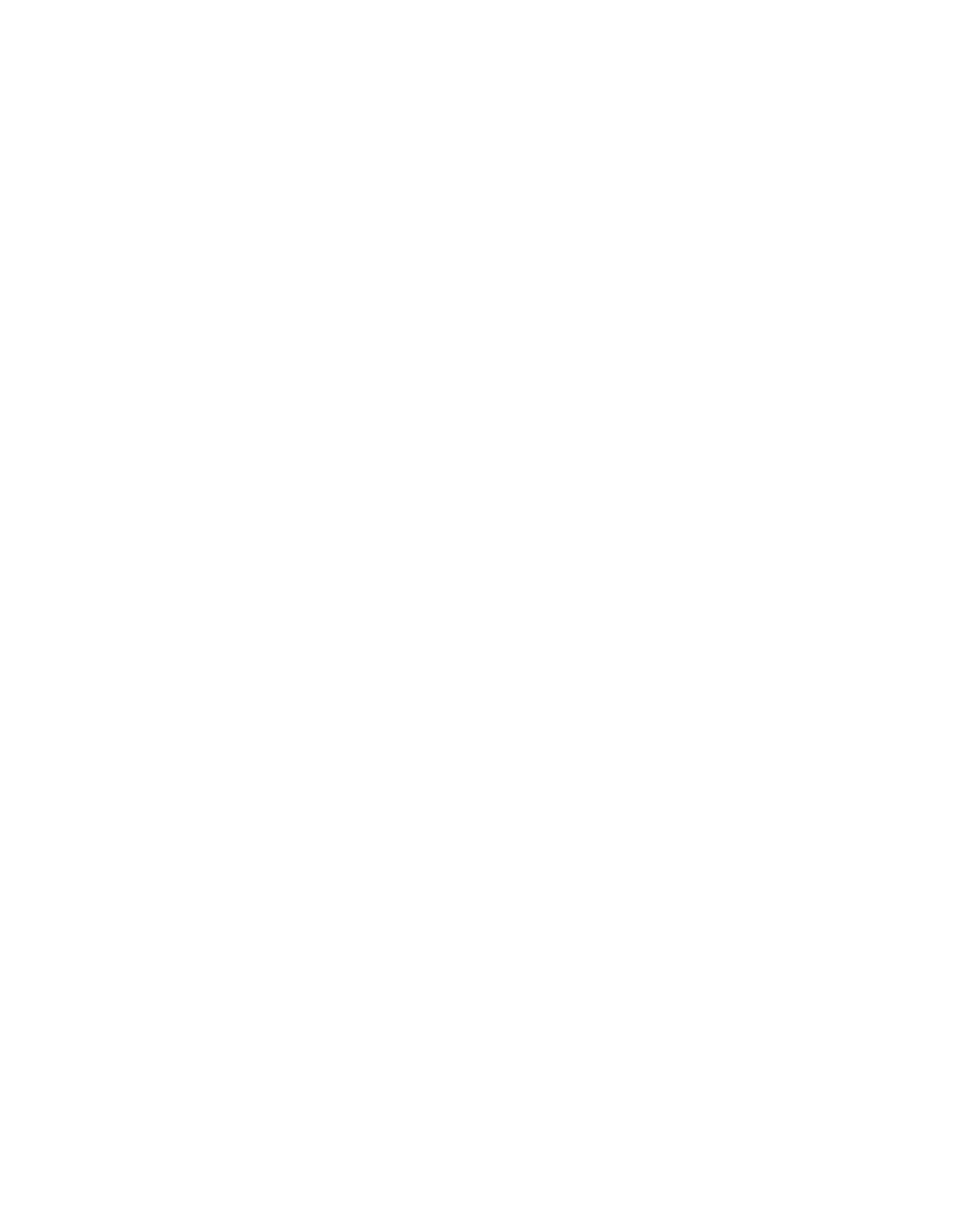## **THE COMMISSION AS EURO-SCEPTIC: A TASK ORIENTED COMMISSION FOR A PROJECT-BASED UNION**

## A Comment on the First Version of the White Paper

### **J.H.H Weiler**

On 10 March 2001, the Commission "Governance Team" submitted its draft *Memorandum to the Commission: Approaches to European Governance*, the so-called Options Paper which preceded the final White Paper. A copy of this document is attached to this comment. It represented the culmination of extensive and complex inter-departmental work within the Commission<sup>1</sup> (See Annex 1 to the Memorandum) and wide-ranging consultation outside. (See Annex 2 to the Memorandum).

As is well known, the College of Commissioners rejected the Draft for a variety of conflicting reasons,and the eventual White Paper is different from the Draft in many respects.

The interest in the Draft Memorandum lies, in my view, in that it represented the thinking of the Governance Team within the Commission, and that it was not directly adulterated by input from the College of Commissioners. I regard it as potentially an important anthropological exhibit. Formally, it only speaks for its authors, possibly its principal author, Jérôme Vignon. But the extraordinary inter-departmental consultation of which if was summation makes it, in my view, of considerable, and unique, probative value in constituting an expression and reflection of an important strand in the Institutional self-understanding of European Governance, and the role and legitimacy of the Commission therein.

This comment was originally prepared as input to the Governance Team, which was submitted shortly after the preparation of the Draft Memorandum. The focus of the comment, then and now, was on "legitimacy" aspects of the Draft. As I noted at the time, any review of the the Draft was hampered by the fact that it did not yet spell out the actual proposals and that it only indicated certain approaches. (Little did we know then that the eventual White Paper would be even less robust and more anodyne). The ability to make a difference to the perception and reality of legitimacy depends mostly on detailed proposals. But, in retrospect, the absence of operational details (and, indeed, of any real "options") turned out to be a blessing in disguise, since it really forced the drafters to focus on what was conceptual, thus giving us, observers, a unique window to that kind of conceptual thinking. Some comments remain pertinent to the eventual White Paper. However, I make no attempt to identify these, since my interest is in the world view of officialdom.

The implicit legitimating strategy of the White Paper Draft consists of an interesting contrast. Its surface strand is the articulation of new governance technologies – notably in the central part of

 $\overline{a}$ 

<sup>&</sup>lt;sup>1</sup> One of the 'tragic' dimensions of the final version of the White Paper is the huge discrepancy between the rich and high quality work performed by the various internal Reporters and Working Groups and the anodyne, plastic quality of the official White Paper as well as its predecessor, the Draft Memorandum. The texts of the 12 working groups are available http://europa.eu.int/comm/governance/areas/index\_en.htm and repay careful study.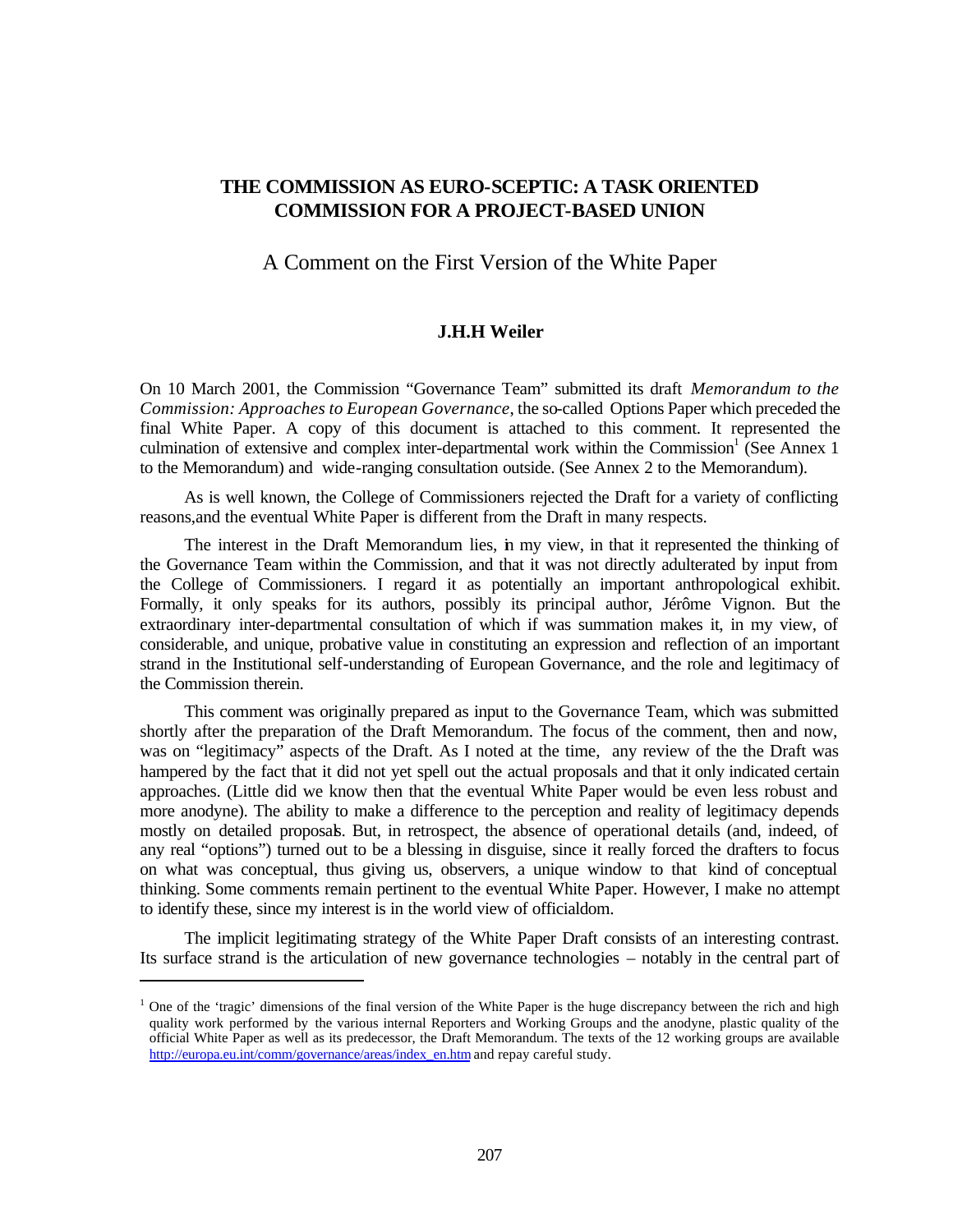*J. H. H. Weiler*

the Draft, especially proposals 7-15 – which would recognise and involve new actors and participants in Union governance, and which would redefine and reinvent procedures for both the legislative and executive functions of governance. Some of the most consequential and far-reaching innovations are hinted at in these proposals.

From a legitimacy perspective, the underlying assumption of this strand is that if you:

a. listen to more players;

b. listen better to more players;

c. streamline more effectively and clarify executive responsibilities by delegating and decentralising both decisional and enforcement tasks,

governance will be both more effective and responsive, more readily available for scrutiny by Parliament(s) and hence both more acceptable and legitimate.

At a deeper level, the legitimacy strategy manifest in the draft hearkens back to "… *the original philosophy of the Community method*"*,* albeit as part of modernisation project. Note – it is not simply about modernising the original philosophy, but about "*reviving*" it – implying that, somehow along the way, the original philosophy was lost. Finding it and reviving it is central to addressing the legitimacy project. The "modernisation" of the original philosophy will consist in more assertive provision of information about key Union projects; a clearer chain of decision-making and a more inclusive network of voices which are to be part of the decisional process.

The underlying legitimating idea here is best encapsulated in the following text:

*"The refocusing of the Commission's tasks proposed here takes on board the vision of a Union concentrating on the realisation of a few major projects with widespread appeal. It is by rallying support for such projects rather than seeking to replace national allegiances by a wider collective identity that we will encourage the people of the Union – in existing Member States and applicant countries alike – to see themselves as Europeans. Taking this line of thinking a step further, the political purpose of the Union is not to supplant the existing states with a new super-state, but to establish a system of shared legislative powers in order to carry through common projects*." (Draft Memorandum 2.4.; see annex)

The thinking is clear: concentration on "a few major projects" will bring clarity – the lack of which is identified as one which is key to public confusion and disenchantment. The major projects that the Union selects must have "widespread appeal" which, in turn, will "rally support", which, in its turn, will encourage people to see themselves as Europeans rather than by seeking to replace national allegiances by a wider European collective identity. Not a new super-State but a system to carry through common projects.

In similar manner, the principal strategy of restoring Commission legitimacy hearkens to its glorious past. It would consist of a "… *a return to the original notion of a task-oriented administration*…." which, evidently, had been lost along the way. What is wanted is a Commission that is selective about what it does. The implicit model that is being rejected is a Commission with plenary governance functions: a Commission–government. The Commission is about governance, not government.

The Union is not a state, and the Commission is not a government – instead, it is a mere functional "system of sharing or legislative powers to carry through common projects." It is hard to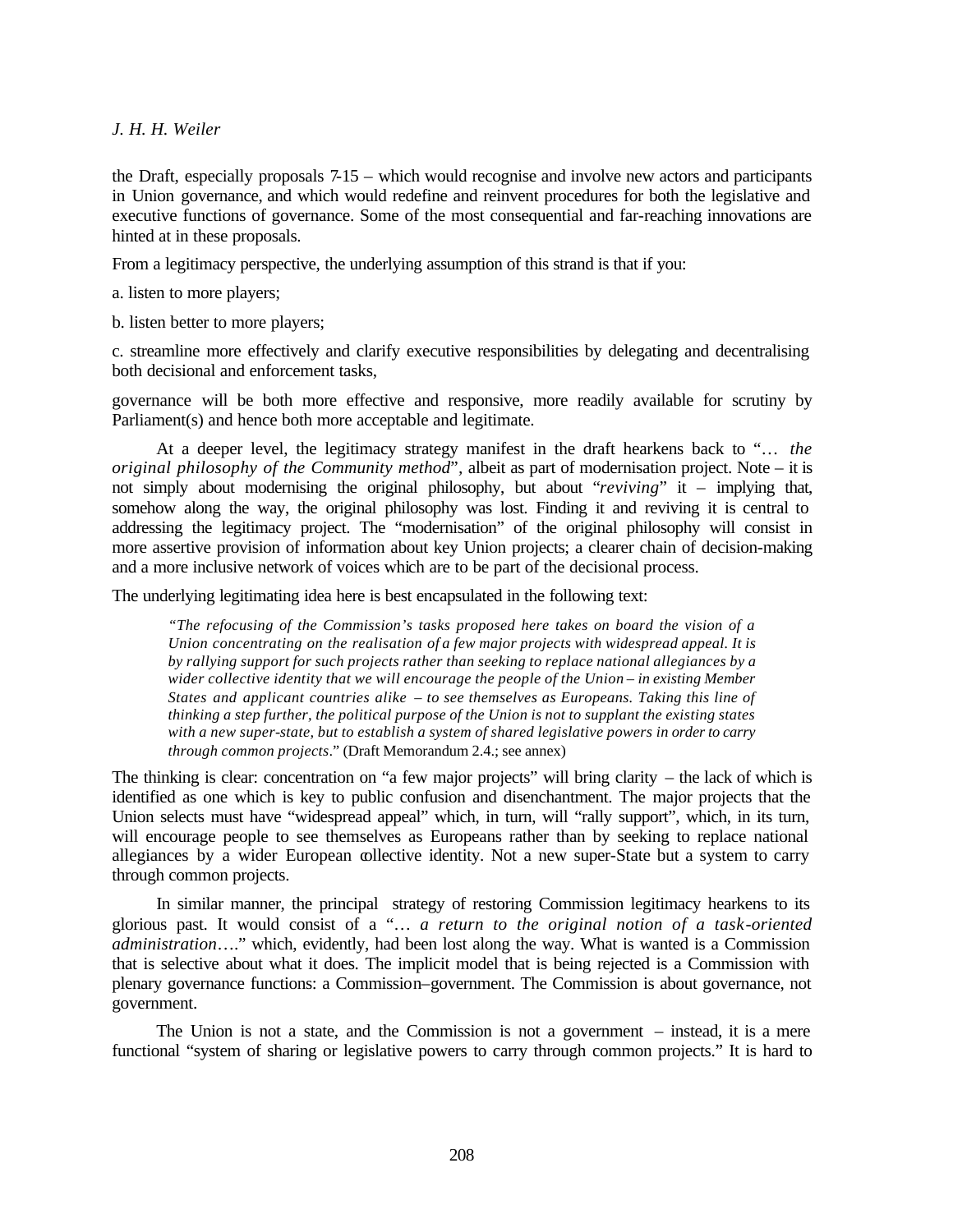recall, even in the most Euro-sceptic British or Danish literature, a more functionalist and impoverished conception and self-understanding of Europe.

The nostalgic harping back to the past which is evident in the rhetoric of the Draft is also the source of the biggest flaw in its legitimacy strategy: the false dichotomy which is set up in the understanding of Europe. The early functionalist and neo-functionalist theories also suggested a project-based Community with an efficient task-oriented Community. They predicted and hoped that it would result in a shift of allegiance and a replacement of national identity (the famous "spillover"). The "modernised" version presented by the Draft *rightly* abandons the notions of allegiance and all that. But then, amazingly, the alternative presented is the same old functionalism simply stripped of the early fanciful "spillover" notions. The European construct is presented as a two-way choice between *either* a statal vision in which European legitimacy has to rest on a nation-like collective identity which would replace Member State national identities and allegiances, *or* a rather bare pragmatic functionalism.

In its opening paragraphs, the Draft calls for a clarification and an "[u]nderstanding [of] what Europe is all about." When you strip away the verbiage what is the answer given? Europe is about (appealing) projects. And what is the Commission about? An efficient and task-oriented instrument for the realisation of these projects.

One should reject this 'either-or' picture. It is possible to reject as undesirable and unfeasible a statal conception of Europe and a national conception of both European identity and allegiance without going to the other extreme functionalist and reductionist approach presented here.

I can understand the temptation of packaging Europe as consisting of some well-defined "appealing" projects, and the Commission as simply a friendly, attentive and responsive body concerned with the task of effectively realising these projects. It can produce some important and immediate political capital. Who, after all, can object to appealing projects and such a minimalist conception of the Commission?

But it comes with some notable longer term dangers and costs. And, in part, it also leads to some naïve positions which will not be taken seriously by large constituencies. Let me explain further.

There have always been two principal strands in the European debate which has taken place from time to time (and, in some national quarters, endlessly). In some Member States, the debate has mostly followed functionalist premises: whether or not Europe serves the national interest. "What'sin-it-for-us?" Where this has been the premise of the debate (and it is not necessary to mention Member States by name) the legitimacy of the very European construct has remained contingent, subject to a continuous assessment and re-assessment of the "appeal" of Europe and the extent that it continued to serve interests. Under this conception, a failure of the Commission, such as the Santer Commission, calls into question the very legitimacy of Europe itself. Europe, under this form of discourse, is analogous to a politician in power whose policies and efficiency in implementing these policies are subject to contingent acceptance and rejection. Europe becomes a continuous experiment that is not fully integrated into the political culture, in the same way that some German historians claimed that, in Post-War Germany, democracy itself was treated as a contingent proposition, the approval of which was dependent on its success. This position is the hall-mark of classical Euro-Scepticism.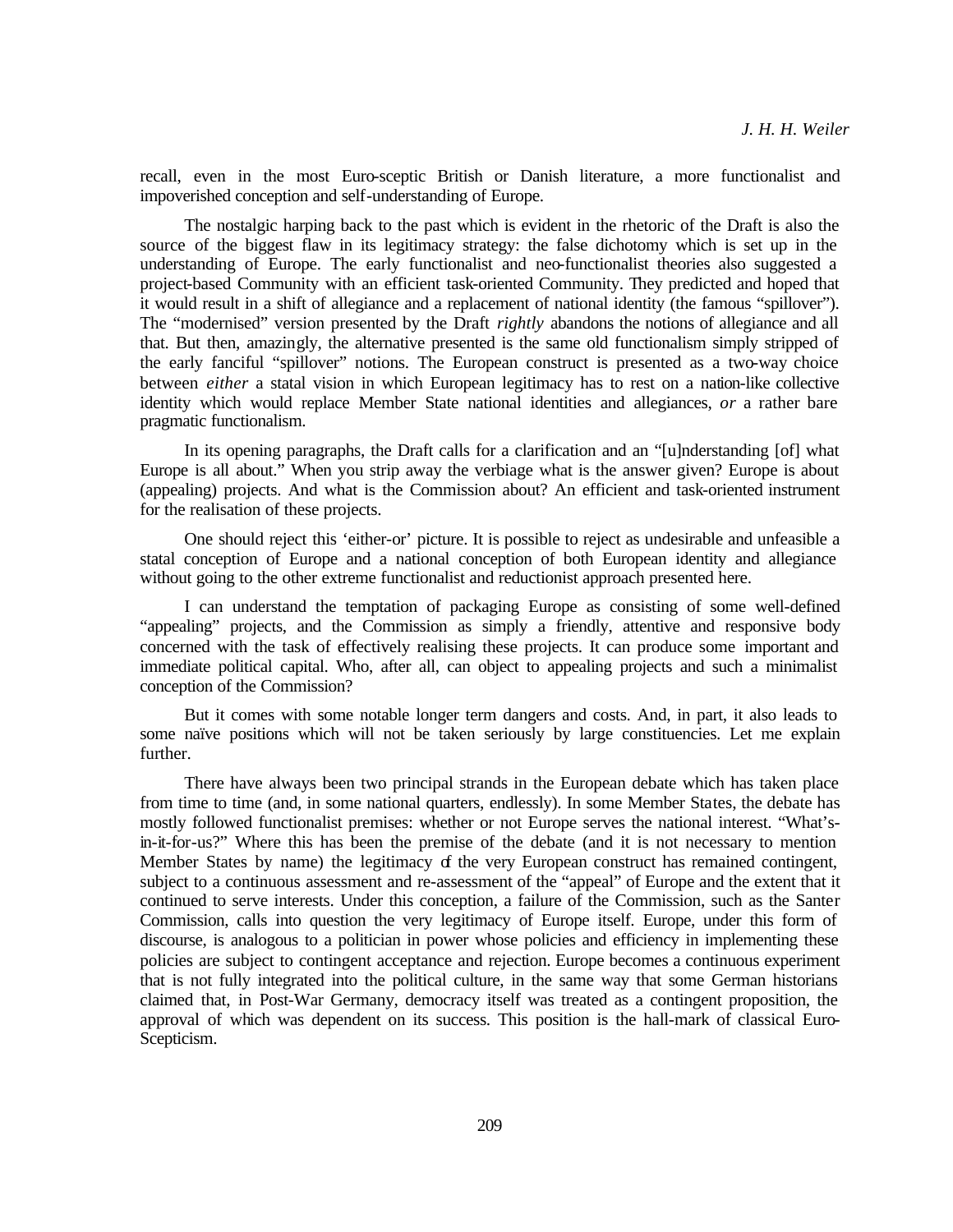#### *J. H. H. Weiler*

The other strand, which is the one that has (inadvertently) been sacrificed in the Draft, does not regard Europe only in functionalist terms. Under this strand, Europe is not, for sure, considered as a proto-state or a would-be state. Nor is European identity conceived with a vocabulary associated with national identity and allegiance. Europe is much more than project-oriented. It is process-oriented and, above all, it is a Community of Values, the principal one of which is a historical commitment to a different, more civil, process of inter-statal intercourse, to a different, more civil, method of drawing boundaries between states and nations, to a different, more civil, way of managing certain domains of the public sphere. To be European, under this conception, is a commitment to "doing things" (hence process) in a different, European, way – *whatever the current major appealing project happens to be*. To be European is, essentially, about the *way* we do things, rather than *what* we do.

Under the first approach, if the projects become unappealing, the legitimacy of the very European construct is immediately called into question. (And the European policy-maker has to scurry to find new "appealing" projects to attract support.) Under the second approach, there can be flows and ebbs in the appeal of the European agenda, but the Union is as integral to the political culture of Europeans in the same way that the democratic and republican institutions of the state are integral to that same political culture. To be a democrat in Europe is also to be a European. We have Europe not only because of *what* it does, but also because of *how* it does, in the same way that we have a national parliament not only because of what it does but because of how it does it. Under this conception, the failure of a Commission is just that and no more. Europe, under this form of discourse, is not analogous to a politician who is subject to contingent acceptance or rejection, but to the very institutions of democracy.

It is ironic that, despite some ineffective words about the "hidden treasure", the Draft so clearly leans in the direction of contingent and functional legitimacy undermining that self-same "hidden treasure" that it purports to protect. Indeed, in the Draft, the box which describes the "Community Method" is one of its weakest parts: it is technocratic and fails to capture the values behind the method.

The second cost of the approach taken, and it, too, in my view, is a result of the hearkening back to "… *the original philosophy of the Community method*" and "… *a return to the original notion of a task-oriented administration*…." is the steadfast refusal to acknowledge that a major part of the legitimacy problem of Europe is rooted not only in a democracy deficit (of representation and accountability) but, to use the felicitous phrase of Dehousse, in its political deficit.

To be sure, in bold letters, the Draft acknowledges the importance of **political mediation** which has to be "**restored** [again, that glorious past which has to be restored] **to its rightful place** – namely, the European Parliament. The draft is about "clarifying executive functions." The hope is that adopting a new set of governance techniques, such as impact studies and other "impartial" tools, would "serve to justify, in the eyes of the Council or the Member States, delegating all executive responsibility to the Commission and, in turn, would enable the European Parliament to perform its political watchdog function."

This, again, belies an extreme functionalist approach, whereby the exercise of executive power is conceived as both non-political and technocratic, based on efficiency considerations guided by the use of impact studies and impartial evaluations. And, to the extent that political choices are involved, these can be taken or approved of by a watchdog function of parliament.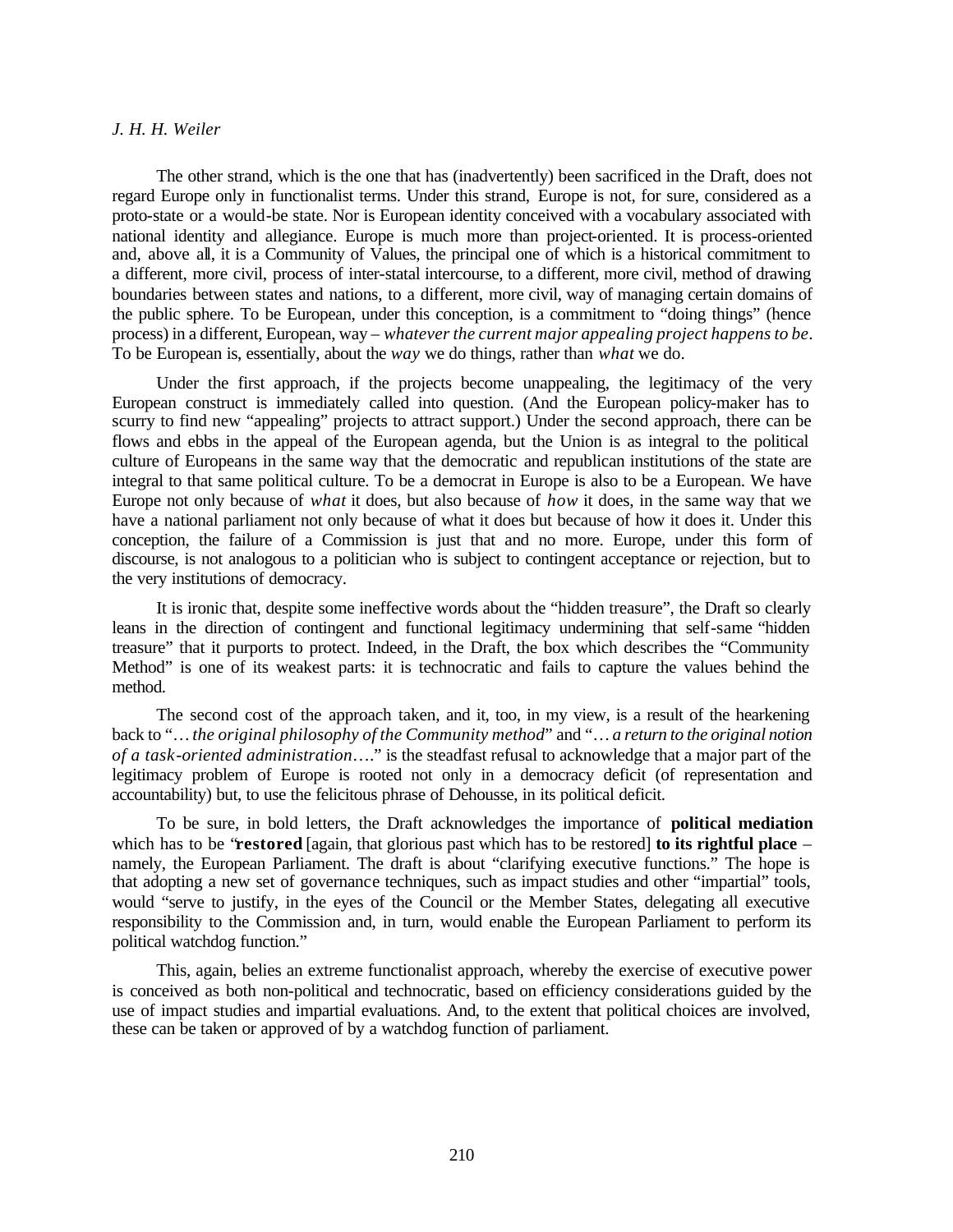All I can say is that this is breathtaking in its naiveté. In the modern administrative state, the exercise of executive functions is often and necessarily highly political and the ability of parliaments to monitor and mediate these politics effectively is very limited. If the Commission, under the vision of the Draft, wishes to have all executive responsibility delegated to it, it will not be able to continue with the fiction of ideological and political neutrality. And if the Draft wants to be taken seriously as a blueprint for such a vision of Commission executive responsibility, it will have to demonstrate a much more sophisticated awareness of the nature of the administrative state and its executive power.

There is, in this connection, a second – less naïve and more idealistic – belief which is to be found in the huge emphasis on integrating the new players into the discourse as a way of restoring legitimacy. The underlying idea here seems to be the vulgar version of the Habermassian notion of deliberative discourse: Bring in all the parties and conduct with them a substantive deliberation mediated by a politically disinterested and impartial Commission and the results will not only be qualitatively meritorious but also politically legitimate. The inclusion of more players into the circles of decision making is laudable and should be strongly advocated. But here too one should not draw too rosy a picture. Should this happen (and the sad story of the Commission-NGO experience in the last couple of years on certain environmental issues serves as a sharp example) one can expect that the authority of the Commission to be called much more into question and its feeble political base to become much more evident. Secondly, underlying this part of the Draft lurks another, darker, danger of functionalism: A system with strong crypto-corporatist elements coupled with the worst dangers of consociational models, notably the exclusion of those interests which are not privileged as "actors" and "players." The Draft seems unaware or unwilling to confront these issues.

Thirdly, the extreme functionalism undermines the Draft's approach to the legitimacy dimension of division of competences. It is absolutely correct to reject, as the Draft does, the "list of powers" approach to this problem. For two reasons. First, as comparative analyses of federalism demonstrates, in nearly all cases, lists do not work. The legal language that can resist an interpreter bent on transgressing federal boundaries has not been invented. And even if it did work, a list, as the Draft rightly argues, would hamper the exercise of legitimate Union activities. But, in my view, the Draft is wrong to think that this festering problem, which, in the hands of many constitutional courts and other high courts of the Member States, has already seriously damaged the very constitutional *acquis* of the Union, will go away by simply coming up with yet another way of packaging both "subsidiarity" and the new wonder kid "proportionality." We are in the realm of symbolic politics. The Union and its Institutions (including the Court of Justice) simply do not enjoy the confidence of the public or the confidence of central state institutions, such as national parliaments and, critically, national courts, to police and interpret *any* formula of the division or sharing of powers effectively. If the Union does not come up with an *institutional solution*, rather than the functional solution proposed by the Draft, Member State institutions will arrogate this task to themselves with the backing of their highest courts, which will bring grave results to the constitutional coherence of the Union, especially of an enlarged Union. It is understood that the Draft is limited to proposals within the framework of the existing Treaties. But, in this area, the Draft actually looks to the future 2004 IGC and indicates a solution which, in my view, is very problematic.

A final comment relates to the uneasy relationship between the White Paper and the IGC Agenda. Although the strict separation between the two has been abandoned, there are only some very thin allusions to the IGC agenda in the Draft, and there is no clear picture of how these proposals would fit in with the broader constitutional agenda.